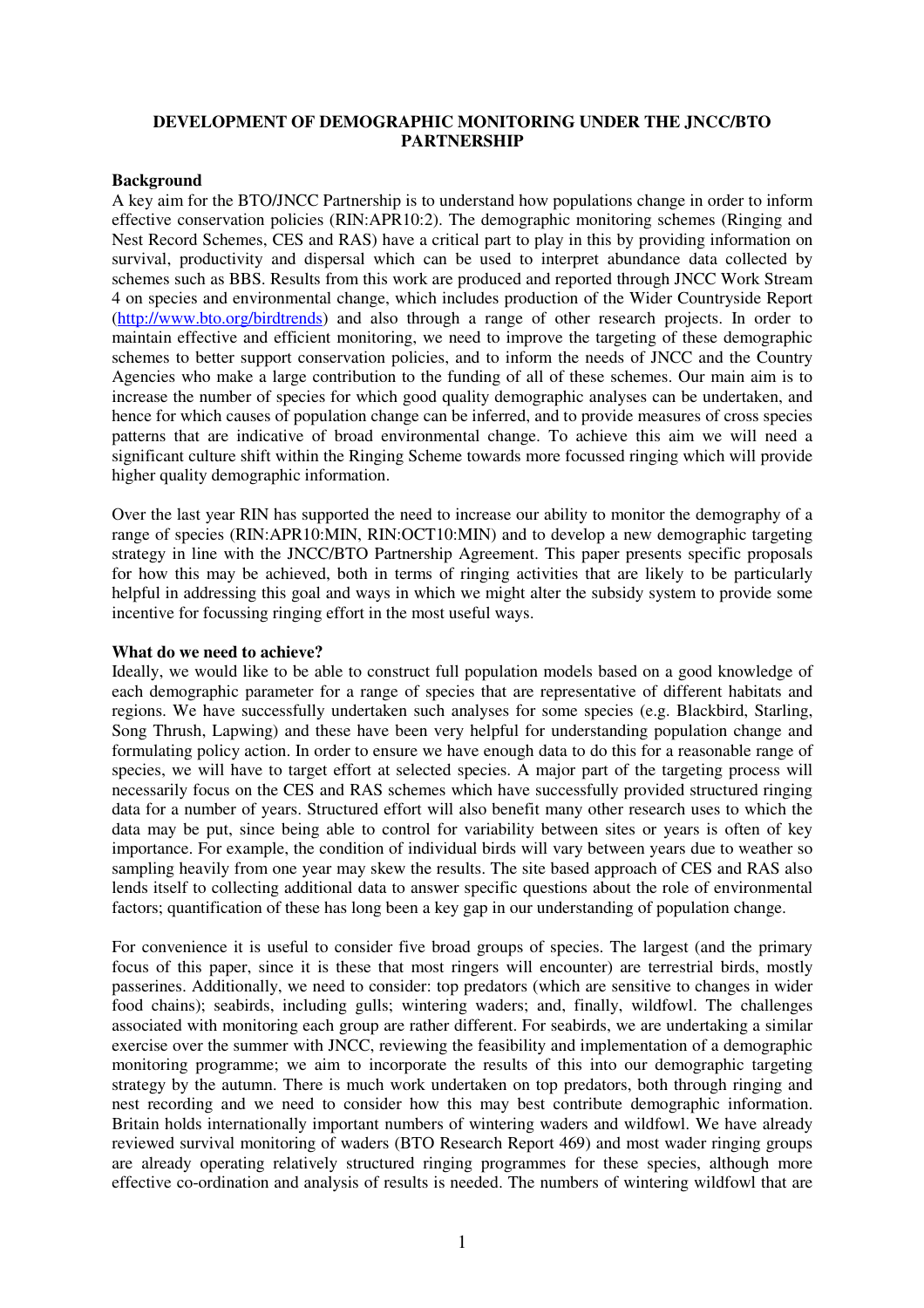ringed have declined in recent years and we will need to consider how best to address this in consultation with WWT, who have previously led much of the ringing of this group. We note that in Scotland there is interest in the development of Adaptive Harvest Management of waterfowl, particularly geese, following on from a recent review conducted by BTO Scotland. If such a system was to be developed it would require a significant ringing component.

There are three approaches that can help us achieve our aims: (i) providing training that fosters an ethos where ringers appreciate the value of systematic ringing and this becomes the 'ringing activity of choice' as it gives a deeper insight into local populations; (ii) providing guidance on the species that are of most value, advice and support on how best to approach them and timely feeding back of results so they are motivated to undertake the sometimes challenging work required and (iii) using the price of rings to encourage (and reward) the most valuable ringing. We have made some progress with addressing (i) in recent years, although there is still much that we can do; some particular priorities are highlighted below. Once we have a clear set of priorities in place we will need to review how to deliver training and recruitment that better support them. The second and third strands form the main focus of the rest of this paper.

# **What challenges are there?**

While there continues to be a role for general ringing and nest-recording, there is an increasing recognition that quantifying variation in demographic patterns is vastly easier with data collected in a structured fashion. Thus we need to continue the change from a Ringing Scheme where most of the activity involved general ringing to one where a higher proportion of activity is delivered through structured projects. This is likely to mean that we will mark fewer birds and that we will collect more recaptures and resightings per individual marked. There are a number of key sources of demographic data: the Nest Record Scheme, age ratios of captured birds, recaptures of ringed birds and (dead) recoveries of ringed birds. A common issue across all schemes is that of sampling biases. Although ideal, a nationally randomised sample of demographic monitoring sites (in the style of the BBS) is clearly not feasible; we do, though, have to give regard to issues of geographical representativeness, since landscapes, and hence presumably population processes, vary markedly over the country. Capturing this variation can be enormously helpful in interpreting variation in population trend, but, clearly, the number of recorders is a limiting factor.

*Nest Record Scheme*: Responsibility for this scheme has recently been transferred to RIN and priorities for developing its potential have been identified (RIN:APR10:1). These include:

- increasing the level of recording for common open-nesting species
- encouraging recorders to focus their efforts on particular species or sites to reduce the degree of sampling heterogeneity within the scheme
- promoting submission of multi-visit nest records by ringers of pulli.

We are actively implementing these measures and they appear to be proving successful with record numbers of nest records submitted in 2010; the forthcoming nest-finding guide should also help in this regard.

*Ring-recovery*: the finding and reporting of dead ringed birds has traditionally provided the main way of estimating survival rates and such data have been very valuable in diagnosing causes of population declines, for example of farmland birds. As birds can potentially be found anywhere, recoveries provide a good estimate of survival rates, particularly for immature birds which may disperse far from the site at which they were ringed. However, the frequency with which recoveries are reported to BTO HQ has declined enormously in the last few decades, compromising our ability to estimate annual survival probabilities in even common species. Introducing web-addresses on rings, and promotion of the www.ring.ac address should help stem, or even reverse this trend but there remains a real need to increase ring reporting rates further. However, the number of species for which ringrecoveries will generate useful survival estimates is likely to be limited: mostly to larger species and some passerines that are recovered in good numbers, e.g. blackbird, starling.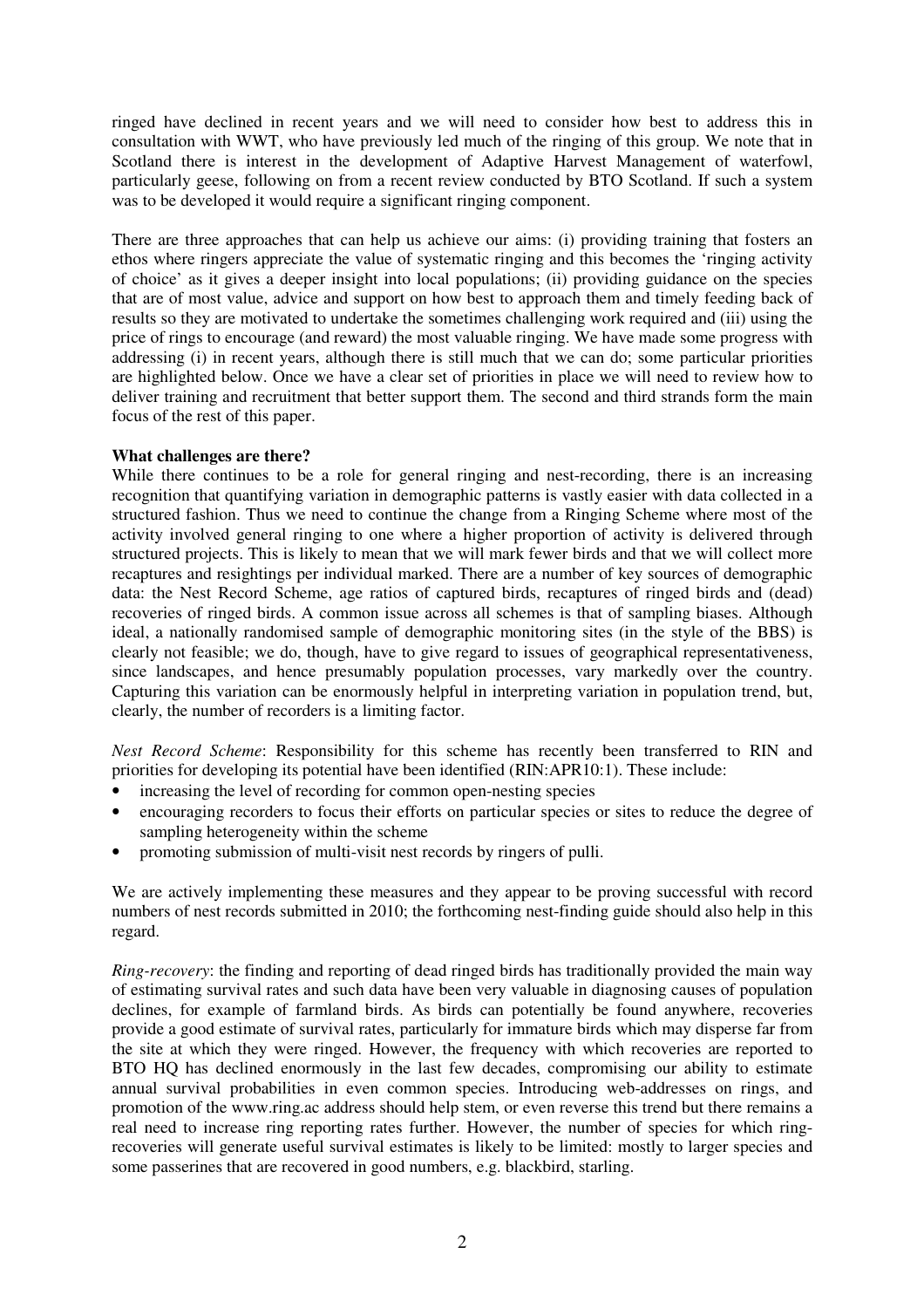*Mark-recaptures*: Re-captures of ringed birds also provide an important way of estimating survival rates. These have the benefit that they can usually be generated in greater numbers than recoveries and the effort employed can be more easily quantified (or standardised) leading to a more robust dataset from which to estimate survival rates. Mark-recapture data can also be used to estimate recruitment (the number of new birds entering the breeding population). Although we have traditionally thought in terms of re-captures, all that is really needed is that identifiable individuals are re-encountered systematically; increasingly this may be through field readings of colour-marks or through the use of various tags. Standardising effort is extremely important, both because the analytical techniques used can be very sensitive to variation between individuals in their likelihood of recapture (probably more so than for ring-recovery data); this is why projects such as CES and RAS are so valuable. Because individual birds need to be recaptured to determine if they have survived, mark-recapture methods are generally less appropriate for estimating the overall survival of immature birds, since these have a propensity to disperse away from the ringing site (and this need not be very far), meaning they are no longer available for re-capture and so are assumed to be dead. However, measures of relative survival may still be useful in some cases. Colour-marking is increasingly used for certain species, mainly waders, wildfowl and large gulls. These have the potential to generate large numbers of re-sightings, however, the large degree of heterogeneity in re-sighting effort means that while they give useful descriptive information on movements, the majority are unlikely to be very useful for estimating survival rates, unless they are part of a well co-ordinated scheme.

#### **How do we best direct effort?**

Based on discussion at the last RIN (RIN:OCT10:1) we have included a suggested list of species around which we should particularly encourage ringers to focus efforts (Annex 1). These species represent those for which we should be able to construct useful demographic models with either current information, or with some extra effort. While we will initially focus on national monitoring, it would greatly enhance our ability to understand population change if we are able to analyse regions or habitats separately, so the plan proposed here should be regarded as a minimum on which to build over the longer-term. Clearly, a major part of the targeting process will focus on the CES and RAS programmes which have successfully provided structured ringing data for a number of years. Although it is unlikely in the short-term that we will have sufficient data to construct full population models for species not on the list, the Ringing and Nest Recording Schemes may provide some useful demographic information, perhaps averaged over a span of years to help inform more basic population models. Where comprehensive population models are not available more basic models can still be helpful for exploring the likely consequences of proposed conservation strategies.

Suggested priorities for each scheme are:

# *Constant Effort Sites*:

- This scheme is operating well and provides extremely valuable data on a range of common, mostly scrub and woodland, species. We need to continue to promoting CES to at least maintain the number of sites operated in the face of site turnover and increase coverage, particularly in areas where there are few sites currently
- Increasing the range of species for which it provides good demographic estimates may be difficult as to do so may mean a need to increase the number of participating sites substantially. However, it may be possible to take a more targeted approach to new sites, focussing on habitats with species for which not quite enough birds are caught currently (e.g. Goldcrest, Coal Tit, Yellowhammer, Kingfisher and Great Spotted Woodpecker).
- It may also be worthwhile to strategically approach the larger land-owning organisations (e.g. Wildlife Trusts, water companies, MoD, National Trust) to facilitate operation of CES on those sites which they manage that contain suitable habitat in a coordinated fashion.
- We could consider the inclusion of garden/suburban CE sites. This is unlikely to increase the range of species covered significantly, but gardens do represent an important habitat for many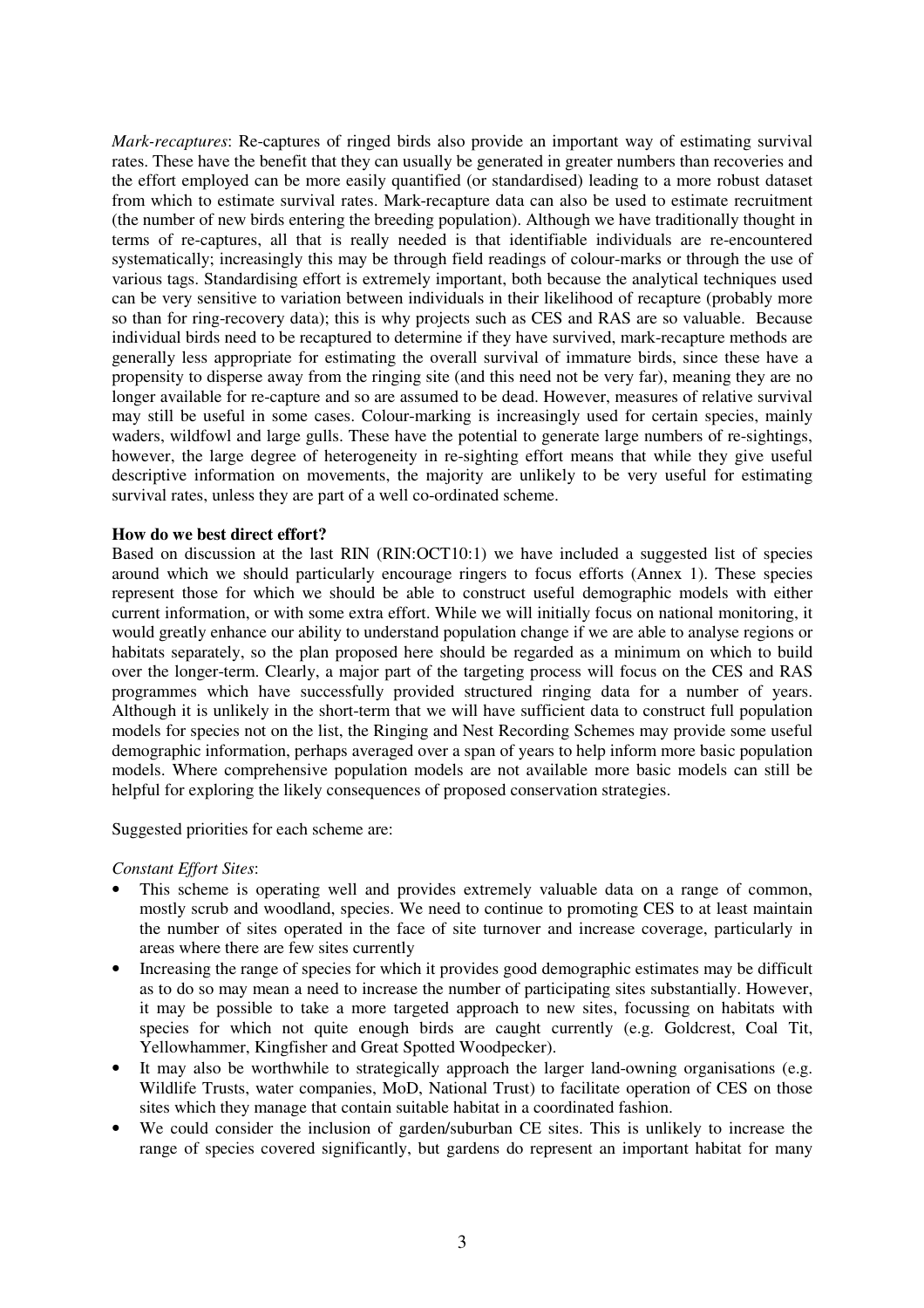species. We need to establish the value which conservation bodies such as JNCC and the Country Agencies place on data from these relatively artificial habitats.

• We have for some time encouraged group working at CES sites, and the handing on of sites to new ringers where this is needed to maintain continuity. This trend should be continued.

# *Re-trapping Adults for Survival*:

- This is where additional promotional and educational effort offers the greatest potential for increasing the range of species for which we have good demographic data. The focus of RAS, though, needs to shift from purely monitoring survival to a more integrated study of populations, for example by incorporating nest recording and/or simple counts (both of which are currently encouraged but not mandatory). We should change the name of the scheme to reflect this (as previously discussed, RIN:APR10:MIN).
- We should aim for a network of 10-12 sites for the range of species identified, though useful results can be achieved with 4-5, particularly if site turnover is low. This is ambitious, but has already been achieved for Sand Martin and Pied Flycatcher; key target species would be House Sparrow, House Martin, Swallow, Dipper, Marsh Tit, Tree Sparrow and perhaps Barn Owl.
- It is worth noting that for RAS studies, ringing may take place in the winter, providing that birds are re-sighted/re-encountered during the summer; indeed some studies, particularly of sparrows already do so. For some sedentary species (e.g. Marsh Tit, Willow Tit, House Sparrow, Tree Sparrow) it may be useful to consider RAS's which operate in winter and estimate betweenwinter (rather than between-summer) survival rates.
- We also need to encourage a group-based mentality to RAS (as we already do with CES) and foster the idea that projects may outlive their original creator, for example if they move away from an area.

# *General Ringing*:

- General ringing still has the potential to provide valuable recovery information and, especially for the larger common species (e.g. Mute Swan, Canada/Greylag Goose, Woodpigeon, Barn Owl) we are likely to receive sufficient dead recoveries to produce temporal trends in survival rates. For most passerines, which are recovered in far fewer numbers, we are unlikely to generate enough recoveries to estimate survival in this way. However, recent work using Age Specific Totals shows this may be possible for at least some species, including Blackbird, Starling, Swallow and Greenfinch.
- Many ringers already undertake their ringing in a semi-standardised fashion and/or record effort (e.g. in terms of net-foot hours). We are investigating whether such sites can be identified and whether they provide sufficiently good-quality data to estimate survival rates or other demographic parameters, though staff resources are currently limited. This may be only the way to generate estimates for widely dispersed species that may never be caught in sufficient numbers on CE sites. There may be merit in collecting some simple effort based information for such sites, although surrogates such as time between first and last captures might also be considered. However, collection of such semi-standardized data should not be seen as an alternative to effective development of CES and RAS.
- In some species, birds caught in the spring can be aged as 5 or 6, which may provide a useful index of recruitment of young birds into the breeding population. This key demographic parameter integrates productivity and first-year survival, the latter of which can be extremely difficult to estimate independently.

# *Nest Recording*

- We should continue efforts to promote recording of open-nested species, particularly those listed in Annex 1 and as part of RAS studies. This need not be by the RAS ringer - targeted recruitment of new nest recorders to areas at which RAS studies are also running is already being undertaken and we will continue this as a priority in future.
- We will also continue to promote the value of systematic nest recording.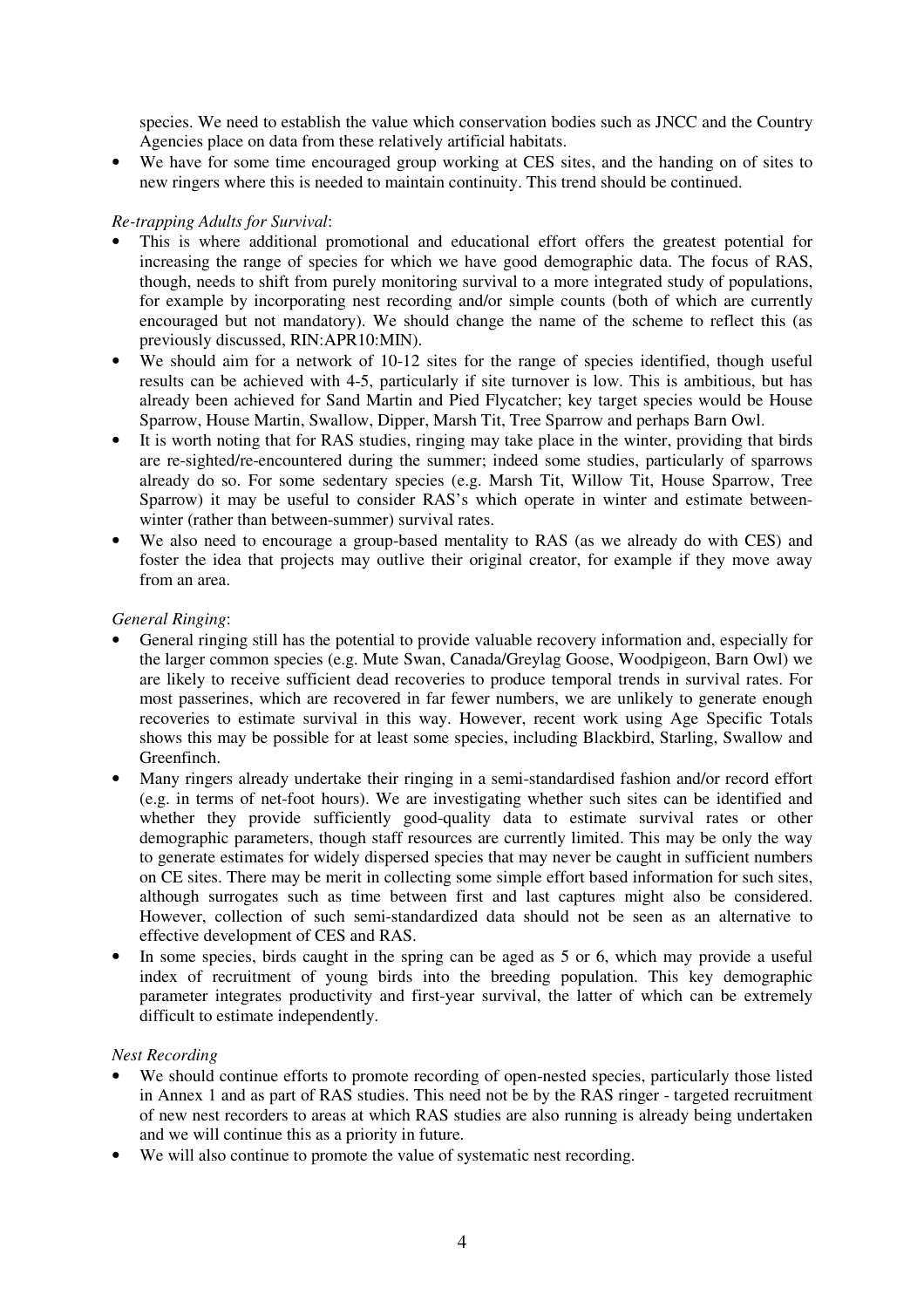If all of these approaches are successful we should aim to provide useful demographic interpretation of population change for about half of the species for which numbers are monitored by BBS. These will cover a wide range of species, including a good number of species of current conservation concern (16 on the Amber list and 8 on the Red list) and birds indicative of particular habitats. The following table summarises the number of species for which we aim to estimate each of the key demographic parameters; productivity and adult survival are much easier to collect data on than juvenile survival or recruitment:

|                            | <b>Nest</b>    | Productivity | <b>Immature</b> | Recruitment    | <b>Adult</b>    | <b>Total</b> |
|----------------------------|----------------|--------------|-----------------|----------------|-----------------|--------------|
|                            | <b>Success</b> |              | <b>Survival</b> |                | <b>Survival</b> |              |
| <b>Conservation status</b> |                |              |                 |                |                 |              |
| Green                      | 28             | 22           |                 | 10             | 27              | 29           |
| Amber                      | 16             | 6            |                 | 3              | 17              | 16           |
| Red                        | 7              | 5            | 3               |                | 7               | 8            |
| Habitat                    |                |              |                 |                |                 |              |
| Farm                       | 9              | 6            |                 | 2              | 8               | 9            |
| Wood                       | 21             | 18           | 3               | 8              | 20              | 21           |
| Wetland                    | 7              | 5            | 3               | $\overline{2}$ | 9               | 9            |
| Upland                     | 3              | $\theta$     | 0               | $\overline{2}$ | 4               | 4            |
| Predator                   | 6              | 3            | 3               | 3              | 6               | 6            |
| <b>Migrant</b>             | 17             | 10           | 1               | $\overline{2}$ | 18              | 18           |
| <b>TOTAL</b>               | 51             | 33           | 11              | 14             | 51              | 53           |

#### **How do we achieve this?**

Although these ideas have been much discussed over the last few years we still have a big job to do in selling them to ringers! Many ringers may not appreciate being asked to change their patterns of ringing activities, though at least some, particularly newly qualified C ringers, are keen for direction to make their ringing as valuable as possible. Many will have other commitments during the breeding season (including other BTO surveys) and at least some think the amount of commitment, both within a season and the need to maintain the effort over a number of years, daunting.

We need to think holistically about how we train ringers in such a way that they appreciate the value of structured ringing. In particular promoting the value of RAS will be of key importance. While the fieldwork may be challenging and the commitment daunting, those that do undertake their ringing in this way generally gain immense satisfaction from getting to know 'their' birds in detail. Furthermore, effective team working can provide high quality results based on modest inputs from each of the contributing individuals. We are already tackling this through a number of initiatives, such as:

- developing information 'packs' aimed at  $T$ 's and newly qualified  $C$ 's
- planning regional workshops providing practical advice and networking opportunities for "demographic" ringers
- significantly revising and updating the CES/RAS pages on the website, which would include producing specific guidance on how best to catch/re-sight each species.

Currently, ringing that provides data of strategic importance, is encouraged by the provision of RING subsidies which reduce the cost of ringing of target species. Currently these are provided to ringers in two forms: a ring *subsidy* whereby the rings are sold at a cheaper price because most (or all) of the species taking that ring size are of particular interest (e.g. B rings cost £22.75 per 100, whereas B+ rings cost only £8.00 per 100, reducing the up-front cost to the rimger) and a ring *refund* where an amount is returned to the ringer if they ring species of interest (essentially those on the Red and Amber lists, seabirds and top predators), ring birds as part of CES or RAS, or submit data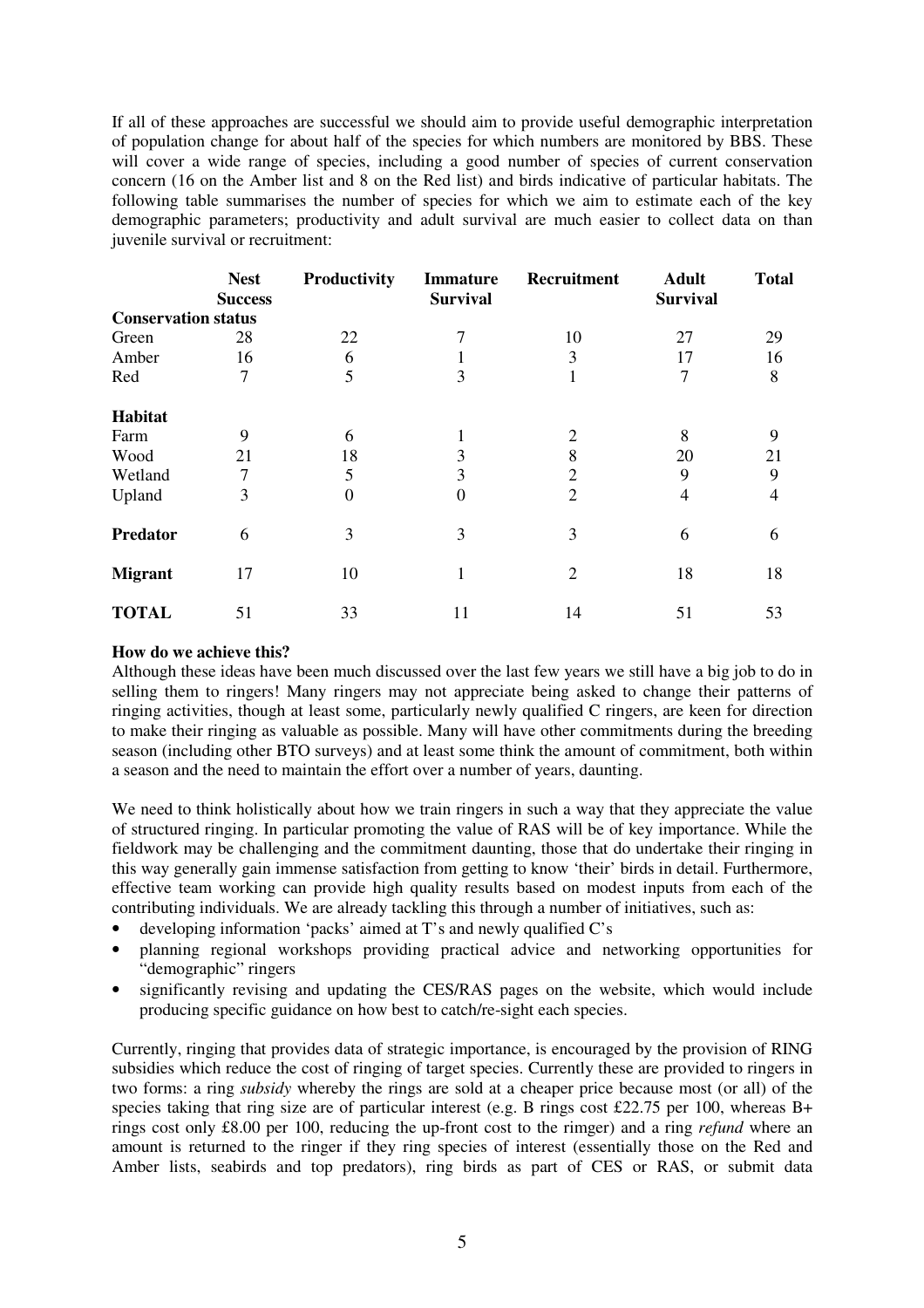electronically. These pots of money are not separate so we could, for example, invest less in subsidies and more in refunds to communicate a clearer message. However, the total funding available will not increase. Therefore our overall package for ring prices and subsidies will have to balance the books, so if we increase support for one area we will need to reduce support elsewhere.

We propose that the refunds are altered to reflect the priorities outlined above. Subsidising ring prices makes a big difference to the number of seabirds, waders and wildfowl ringed annually, as these rings are costly. We should consider changes to both ring subsidies and ring refunds; alterations to the former (which affect the up-front cost of buying rings) may be more controversial than the latter. Any revised scheme needs to be simple to administer. We suggest the following options:

- A refund equivalent to the current cost of rings used as part of CES.
- A refund equivalent to the current cost of the rings for new birds per year (i.e. including re-traps) for RAS projects (currently a refund is given on *new* rings only).
- Refunds on pulli ringed for which a multi-visit nest record is submitted, possibly including at least one visit at the egg stage?
- Consider grants for undertaking CES and/or RAS especially to C ringers, though ideally we would need some surety that they were going to continue in the longer-term. These might be targeted to purchase of equipment – not only of nets etc. but technology like PIT readers to facilitate 'retraps'.
- Consider refunds for those species listed in Annex 1 as likely to generate sufficient ring recoveries ringed during the breeding season (i.e. Barn Owl, Canada/Greylag Goose, Grey Heron, Mute Swan, Woodpigeon); these are also the species for which costs are likely to be greatest.
- Continue subsides for seabirds, waders and wildfowl, which are also the most expensive species to ring. Review subsidies for raptor ringing.
- Discontinue subsidies for the ringing of Red and Amber list species.
- Remove the computerisation refund as almost everyone does so, and data need to be submitted electronically and on time to attract a refund anyway.

Detailed financial planning will depend on how we handle the non-passerine groups that take relatively expensive rings. So we cannot put forward detailed plans until work on these groups is further advanced.

# **Annex 1. Proposed List of Priority Species for Demographic Monitoring.**

Table 1 lists the 52 species we propose form a core list for which we should encourage co-ordinated effort to facilitate national monitoring of demographic parameters. For all of these species we have population trend data from BTO/JNCC/RSPB BBS. For 22 species (marked by an asterisk, \*) we already have a reasonable data for most of the key demographic parameters, for 10 species (marked by a question mark, ?) collecting data across all or most of the parameters is likely to be challenging, so these should perhaps form a lower priority. This leaves 20 species which should be seen as key priorities for expanding ringing effort from a demographic point of view.

For each species we identify the schemes contributing data to each of the key demographic parameters. These parameters are:

Nest Success: success (in terms of number of chicks fledged) per breeding attempt, mostly from the Nest Record Scheme

- Productivity: Number of young produced per season, i.e. incorporating multiple attempts and a possibly component of post-fledging survival.
- Immature Survival: For passerines, typically the survival probability from ringing as fully-fledged juveniles to entry into the breeding population the following summer (note that this excludes 'post-fledging survival, ie the probability that a bird will survive from fledging to be a free-flying juvenile available for capture, which may be low since mortality at this stage is significant). This will typically be lower than adult survival, and may well show different temporal variation. Some species (esp.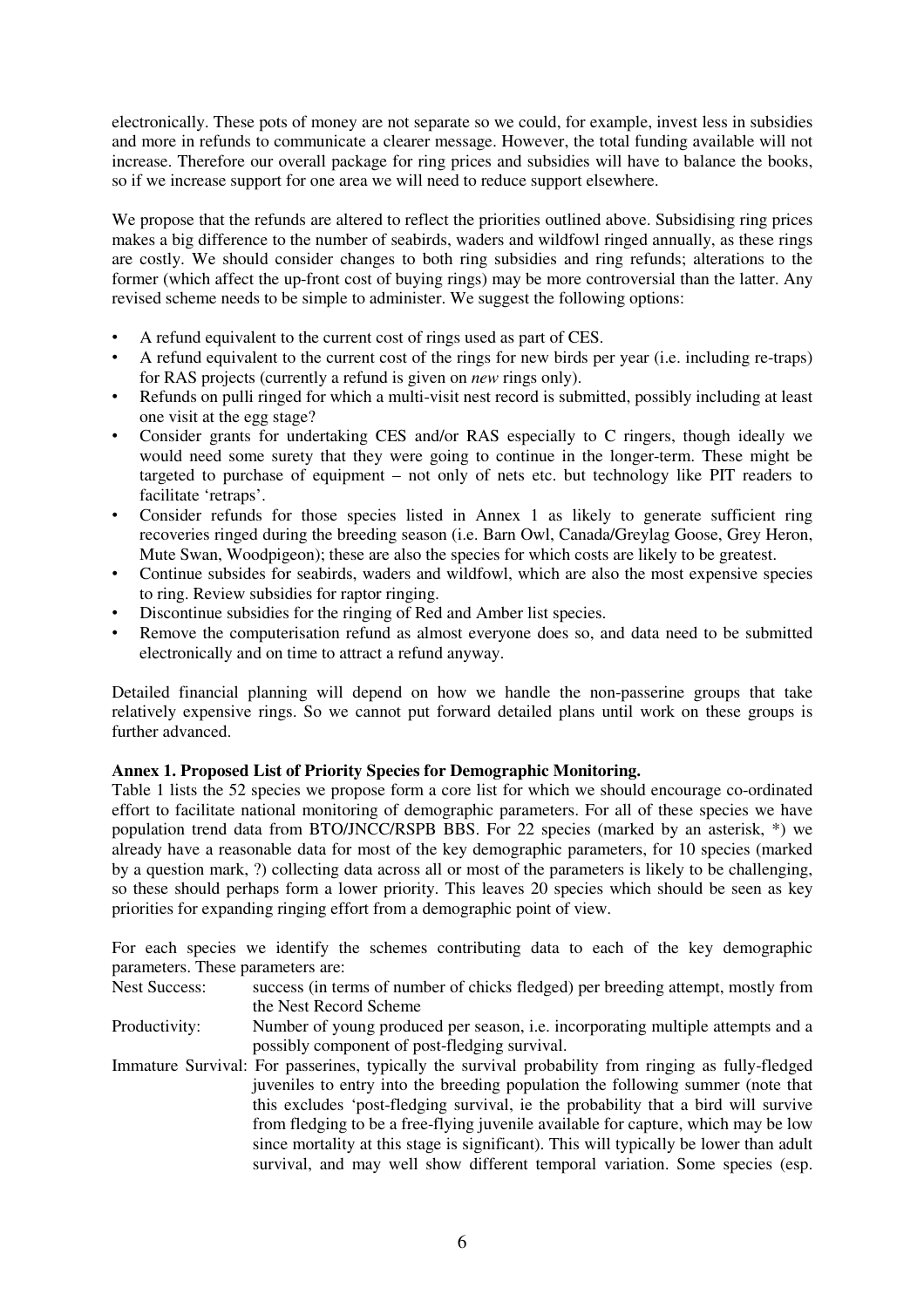|                 | larger and non-passerine species) do not breed in their first year, so may need to |
|-----------------|------------------------------------------------------------------------------------|
|                 | consider survival over multiple years.                                             |
| Recruitment:    | The probability that a fledged juvenile enters the breeding population, it thus    |
|                 | combines the Productivity and Immature Survival estimates.                         |
| Adult Survival: | Survival of birds of breeding age from year to year, usually measured from one     |
|                 | breeding season to the next.                                                       |

Note that Recruitment, Productivity and Nest Success all measure the reproductive output of the population, but at different stages. They are thus likely to be related, but one or other parameter may be easier to measure in any particular species. In some senses recruitment is the key demographic measure of reproductive output, but being able to estimate the others provides greater insights into demographic mechanisms affecting population change.

For each parameter we have listed the scheme that will contribute data to estimate the parameter and, for most schemes, an indicative number of records received currently. Schemes entered in capitals currently supply a 'reasonable' amount of data, those entered in lower case currently supply less and are thus priorities for directing effort. These are:

- NRS: Nest Record Scheme The number indicates the number of nest records contributing towards the estimate of fledglings per attempt (fpba) each year (averaged over the last five years) presented in the Wider Countryside Report (WCR). This is usually the lowest of the individual parameters contributing to it (typically failures at the egg-stage). Note for waders, geese and swans are nidifugous thus present particular challenges. Note also that for some species (eg Sand Martin) most records come from one or a few sites.
- CES: Constant Effort Sites Numbers indicate the mean number of sites contributing to productivity each year and the total number of sites contributing to survival rates, both presented in the WCR. Note estimating survival rates requires a good number of adult birds caught on each site, so the number of sites contributing is generally (much) smaller than for productivity or abundance.
- RAS: Re-trapping Adults for Survival Number of sites that have contributed sufficient data to estimate survival rates. These currently do not appear in the WCR, but will do so soon. See the main text for discussion of future development of RAS, which is really just structured ringing focussing on a particular species, preferably with elements of nest and population recording. It is likely to be most suitable for those species occurring in particular habitats at reasonably high density, or which are attracted to nest-boxes.
- RING: General ringing for larger species recoveries can be used to estimate immature and adult survival. No indication of sample size is given since effectiveness is quite hard to capture in a simple single measure. For species ringed mostly as pulli (e.g. Barn Owl, Grey Heron) estimating adult survival is likely to be harder. For some species it may be possible to use the ratio of 5's to 6's caught in the spring to provide a measure of recruitment into the breeding population, but this hasn't yet been tested.

Table 2 lists these species according to various criteria. BoCC indicates species on the latest Red (R) or Amber (A) lists. BBS gives the population trend from the BBS over the period 1995-2008 (which is that given in the latest annual report). Farm Woodland and Wetland indicate species contributing to each of these UK Biodiversity Indicators, Upland indicates those species contributing to the SNH Biodiversity indicator for that habitat. The final two columns indicate species that are either top predators or which migrate to Britain to breed (from southern Europe or Africa).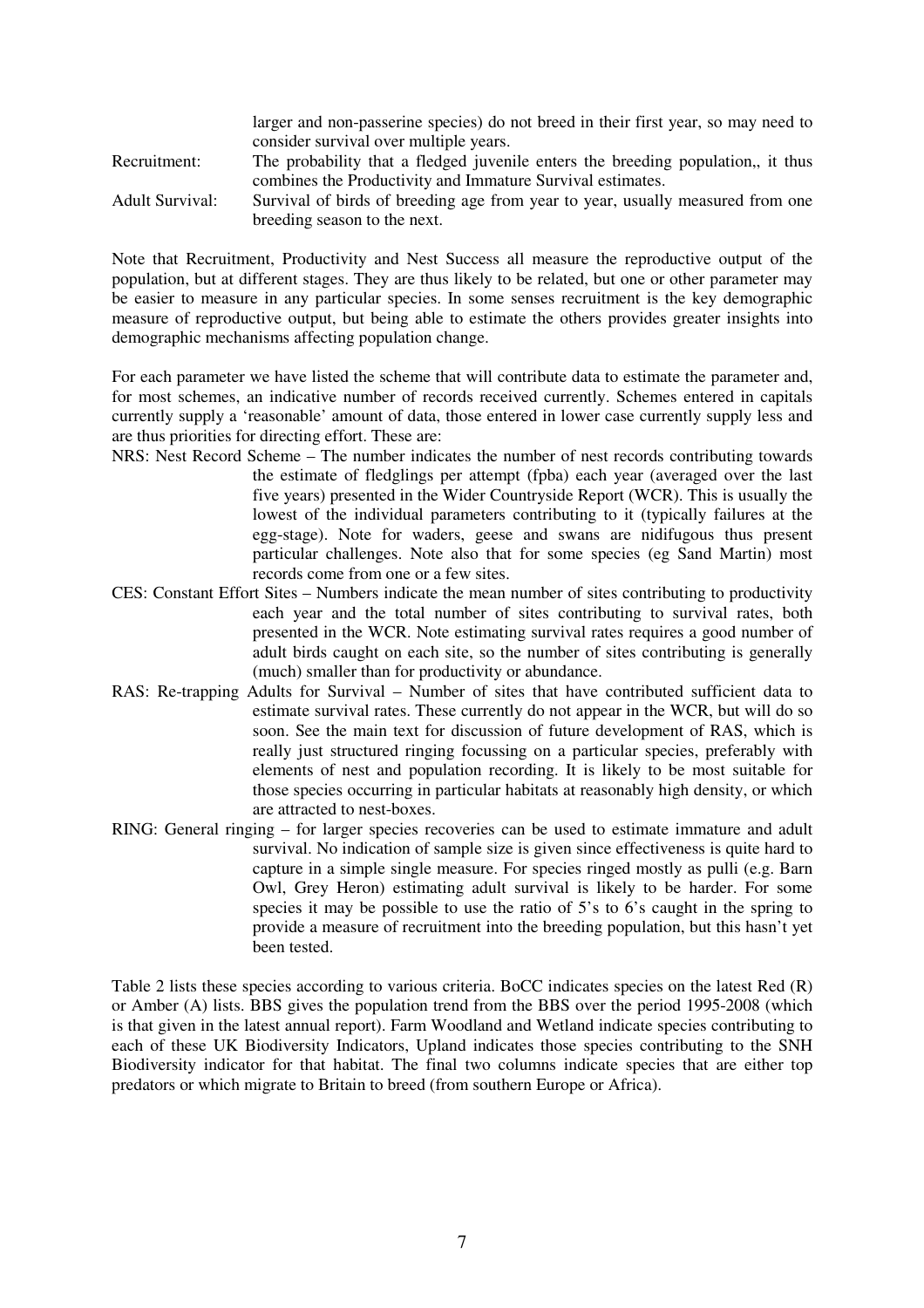|                  | <b>Nest Success</b> | Productivity         | <b>Immature Survival</b> | Recruitment | Ad Survival    | Priority       |
|------------------|---------------------|----------------------|--------------------------|-------------|----------------|----------------|
| Barn Owl         | <b>NRS</b> (84)     | ras                  | <b>RING</b>              |             | ring           | <b>RING</b>    |
| *Blackbird       | <b>NRS</b> (245)    | CES (101)            | <b>RING</b>              | ring/ces    | RING/CES (141) |                |
| *Blackcap        | nrs(36)             | CES (97)             |                          |             | CES (104)      | <b>NRS</b>     |
| *Blue Tit        | NRS (834)           | <b>NRS/CES (102)</b> |                          | ring/ces    | CES (98)       |                |
| Bullfinch        | nrs(11)             | CES(84)              |                          | ring/ces    | CES (77)       | <b>NRS</b>     |
| ?Canada Goose    | nrs (not input)     | nrs                  | ring                     |             | ring           | <b>RING</b>    |
| *Chaffinch       | <b>NRS</b> (54)     | <b>NRS/CES (84)</b>  |                          | ring/ces    | CES (59)       |                |
| *Chiffchaff      | nrs(45)             | CES (89)             |                          |             | CES(48)        | <b>NRS</b>     |
| ?Collared Dove   | nrs(37)             |                      |                          | Ring        | ras $(0)$      | <b>RAS</b>     |
| Com. Sandpiper   |                     |                      |                          | Ras         | ras $(2)$      | <b>RAS</b>     |
| Dipper           | <b>NRS</b> (68)     |                      |                          | Ras         | ras $(2)$      | <b>RAS</b>     |
| *Dunnock         | <b>NRS</b> (65)     | CES (101)            |                          |             | CES (112)      |                |
| *Garden Warbler  | nrs(11)             | CES (78)             |                          |             | CES(48)        | <b>NRS</b>     |
| *Great Tit       | <b>NRS</b> (712)    | <b>NRS/CES (101)</b> |                          | ring/ces    | CES $(67)$     |                |
| Greenfinch       | nrs(41)             | CES $(46)$           |                          | ring/ces    | ring           | NRS/CES        |
| *Grey Heron      | $nrs \leqslant 10$  |                      | <b>RING</b>              |             | <b>RING</b>    | NRS/RING       |
| ?Grey Wagtail    | nrs(27)             |                      |                          |             | ras $(0)$      | NRS/RAS        |
| ?Greylag Goose   | nrs (not input)     | nrs                  | ring                     |             | ring           | NRS/RING       |
| House Martin     | $nrs \leqslant 10$  |                      |                          |             | ras $(4)$      | <b>RAS</b>     |
| House Sparrow    | <b>NRS</b> (99)     |                      |                          |             | ras $(5)$      | <b>RAS</b>     |
| Jackdaw          | <b>NRS</b> (65)     | <b>NRS</b>           |                          |             | ras $(0)$      | <b>RAS</b>     |
| *Kestrel         | <b>NRS</b> (51)     |                      |                          | ras         | ras $(0)$      | NRS/RAS        |
| ?Lapwing         |                     |                      | <b>RING</b>              |             | <b>RING</b>    | <b>RING</b>    |
| Les. Whitethroat | $nrs \leqslant 10$  | CES(54)              |                          |             | CES(14)        | <b>NRS</b>     |
| Linnet           | <b>NRS</b> (53)     | ces(20)              |                          |             |                |                |
| Little Owl       | nrs(28)             |                      |                          | ras         | ras $(0)$      | <b>NRS/RAS</b> |
| Long-tailed Tit  | nrs(41)             | CES (86)             |                          |             |                | <b>CES</b>     |
| Marsh Tit        | nrs(16)             | ras                  |                          |             | ras $(1)$      | <b>RAS</b>     |
| ?Meadow Pipit    | nrs(10)             |                      |                          |             | ras $(0)$      | NRS/RAS        |

**Table 1.** Coverage by Scheme and Priorities for Development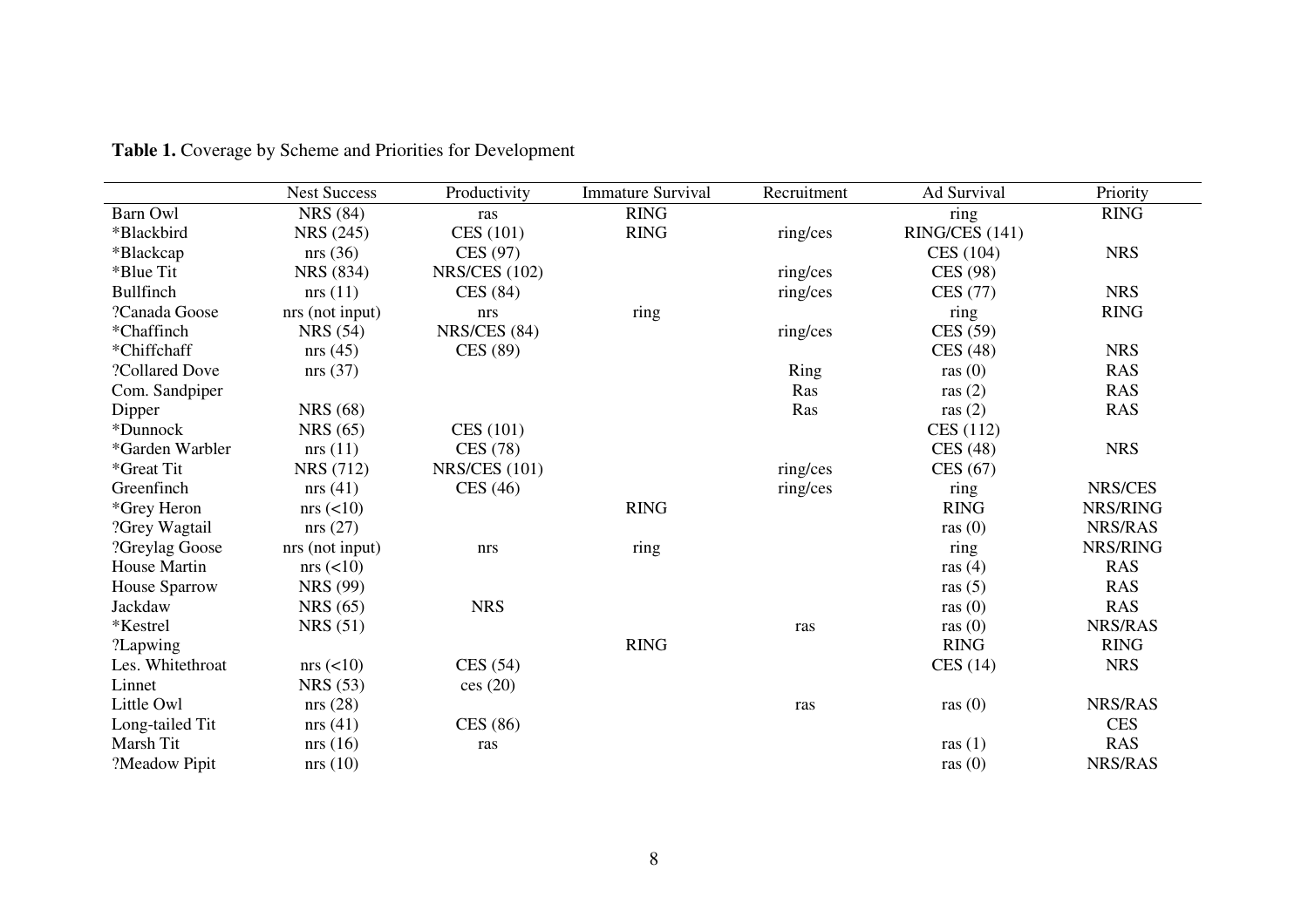|                     | <b>Nest Success</b> | Productivity | <b>Immature Survival</b> | Recruitment | Ad Survival     | Priority        |
|---------------------|---------------------|--------------|--------------------------|-------------|-----------------|-----------------|
| *Mute Swan          | nrs(24)             | nrs          | <b>RING</b>              |             | <b>RING</b>     | <b>NRS</b>      |
| ?Nightingale        | $nrs \approx (210)$ |              |                          |             | ces(4)          |                 |
| *Pied Flycatcher    | <b>NRS</b> (357)    |              |                          | ras         | RAS (12)        | RAS (occupancy) |
| Redstart            | nrs(32)             |              |                          |             | ras $(0)$       | <b>RAS/NRS</b>  |
| *Reed Bunting       | nrs(14)             | CES(61)      |                          |             | CES(43)         | <b>NRS</b>      |
| *Reed Warbler       | <b>NRS</b> (110)    | CES(61)      |                          |             | CES(84)         |                 |
| *Robin              | <b>NRS</b> (102)    | CES (101)    |                          |             | CES(67)         |                 |
| Sand Martin         | <b>NRS</b> (70)     | ras          |                          |             | <b>RAS</b> (17) |                 |
| *Sedge Warbler      | $nrs \leqslant 10$  | CES(71)      |                          |             | CES (96)        | <b>NRS</b>      |
| *Song Thrush        | NRS (115)           | CES (90)     | ring                     | ring/ces    | RING/CES (36)   |                 |
| ?Sparrowhawk        | nrs(15)             | nrs          | ring                     |             | ring            |                 |
| *Starling           | nrs(48)             | ras          | <b>RING</b>              |             | RING/ras(1)     |                 |
| <b>Stock Dove</b>   | NRS (141)           |              |                          |             | ras $(0)$       | <b>RAS</b>      |
| Stonechat           | nrs $(41)$          | ras          |                          |             | ras $(1)$       | <b>RAS</b>      |
| ?Spot. Flycatcher   | nrs(39)             |              |                          |             | ras $(0)$       |                 |
| *Swallow            | <b>NRS</b> (749)    |              |                          |             | ras $(7)$       | <b>RAS</b>      |
| Tawny Owl           | <b>NRS</b> (83)     | <b>NRS</b>   |                          | ras         | ras $(0)$       | <b>RAS</b>      |
| <b>Tree Sparrow</b> | NRS (639)           | ras          |                          |             | ras $(0)$       | <b>RAS</b>      |
| Wheatear            | $nrs \leqslant 10$  |              |                          |             | ras $(2)$       | NRS/RAS         |
| ?Whinchat           | $nrs \approx (210)$ |              |                          |             | ras $(1)$       | <b>NRS/RAS</b>  |
| *Whitethroat        | nrs(19)             | CES(75)      |                          |             | CES (49)        | <b>NRS</b>      |
| *Willow Warbler     | nrs(17)             | CES (98)     |                          |             | CES (133)       | <b>NRS</b>      |
| Wood Pigeon         | <b>NRS</b> (64)     |              | ring                     |             | ring            | NRS/RING        |
| *Wren               | <b>NRS</b> (59)     | CES (102)    |                          |             | CES (108)       |                 |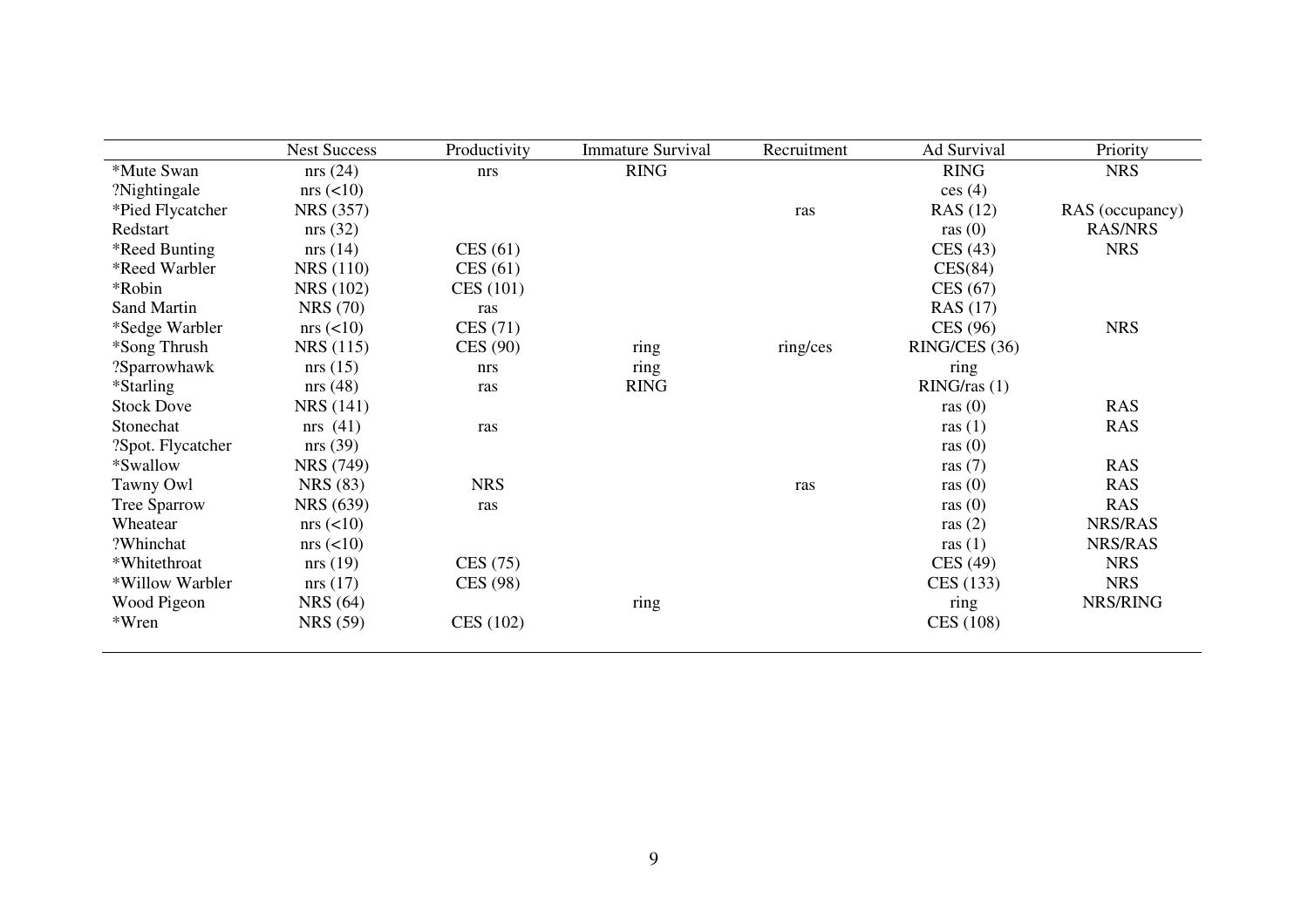|                      | <b>BoCC</b>  | <b>BBS</b> | Farm        | Wood         | Wetland     | Upland      | <b>Top Predator</b> | Migrant     |
|----------------------|--------------|------------|-------------|--------------|-------------|-------------|---------------------|-------------|
| Barn Owl             | $\mathbf{A}$ | $+464$     |             |              |             |             | Y                   |             |
| Blackbird            |              | $+26$      |             | $\mathbf Y$  |             |             |                     |             |
| Blackcap             |              | $+61$      |             | Y            |             |             |                     | $\mathbf M$ |
| <b>Blue Tit</b>      |              | $+1$       |             | $\mathbf Y$  |             |             |                     |             |
| Bullfinch            |              | $-8$       |             | $\mathbf{Y}$ |             |             |                     |             |
| Canada Goose         |              | $+106$     |             |              |             |             |                     |             |
| Chaffinch            |              | $+9$       |             | $\mathbf Y$  |             |             |                     |             |
| Chiffchaff           |              | $+43$      |             | $\mathbf Y$  |             |             |                     | $\mathbf M$ |
| <b>Collared Dove</b> |              | $+26$      |             |              |             |             |                     |             |
| Com. Sandpiper       | $\mathbf{A}$ | $-15$      |             |              | $\mathbf Y$ | $\mathbf Y$ |                     | $\mathbf M$ |
| Dipper               |              | $-27$      |             |              | Y           | Y           |                     |             |
| Dunnock              | $\mathbf{A}$ | $+21$      |             | $\mathbf Y$  |             |             |                     |             |
| Garden Warbler       |              | $-13$      |             | $\mathbf Y$  |             |             |                     | $\mathbf M$ |
| <b>Great Tit</b>     |              | $+43$      |             | Y            |             |             |                     |             |
| Greenfinch           |              | $+12$      | $\mathbf Y$ |              |             |             |                     |             |
| Grey Heron           |              | $+8$       |             |              | $\mathbf Y$ |             | Y                   |             |
| Grey Wagtail         | $\mathbf{A}$ | $+27$      |             |              |             |             |                     |             |
| Greylag Goose        |              | $+144$     |             |              |             |             |                     |             |
| House Martin         | $\mathbf{A}$ | $+1$       |             |              |             |             |                     | $\mathbf M$ |
| House Sparrow        | ${\bf R}$    | $-9$       |             |              |             |             |                     |             |
| Jackdaw              |              | $+36$      |             |              |             |             |                     |             |
| Kestrel              | $\mathbf{A}$ | $-20$      | Y           |              |             |             | Y                   |             |
| Lapwing              | ${\bf R}$    | $-13$      |             |              | $\mathbf Y$ |             |                     |             |
| Les. Whitethroat     |              | $+2$       |             | $\mathbf Y$  |             |             |                     | $\mathbf M$ |
| Linnet               | ${\bf R}$    | $-23$      | $\mathbf Y$ |              |             |             |                     |             |
| Little Owl           |              | $-24$      |             |              |             |             | $\mathbf Y$         |             |
| Long-tailed Tit      |              | $+13$      |             | Y            |             |             |                     |             |
| Marsh Tit            | $\mathbf R$  | $-18$      |             | Y            |             |             |                     |             |

**Table 2** Population and ecological classification of proposed priority species.